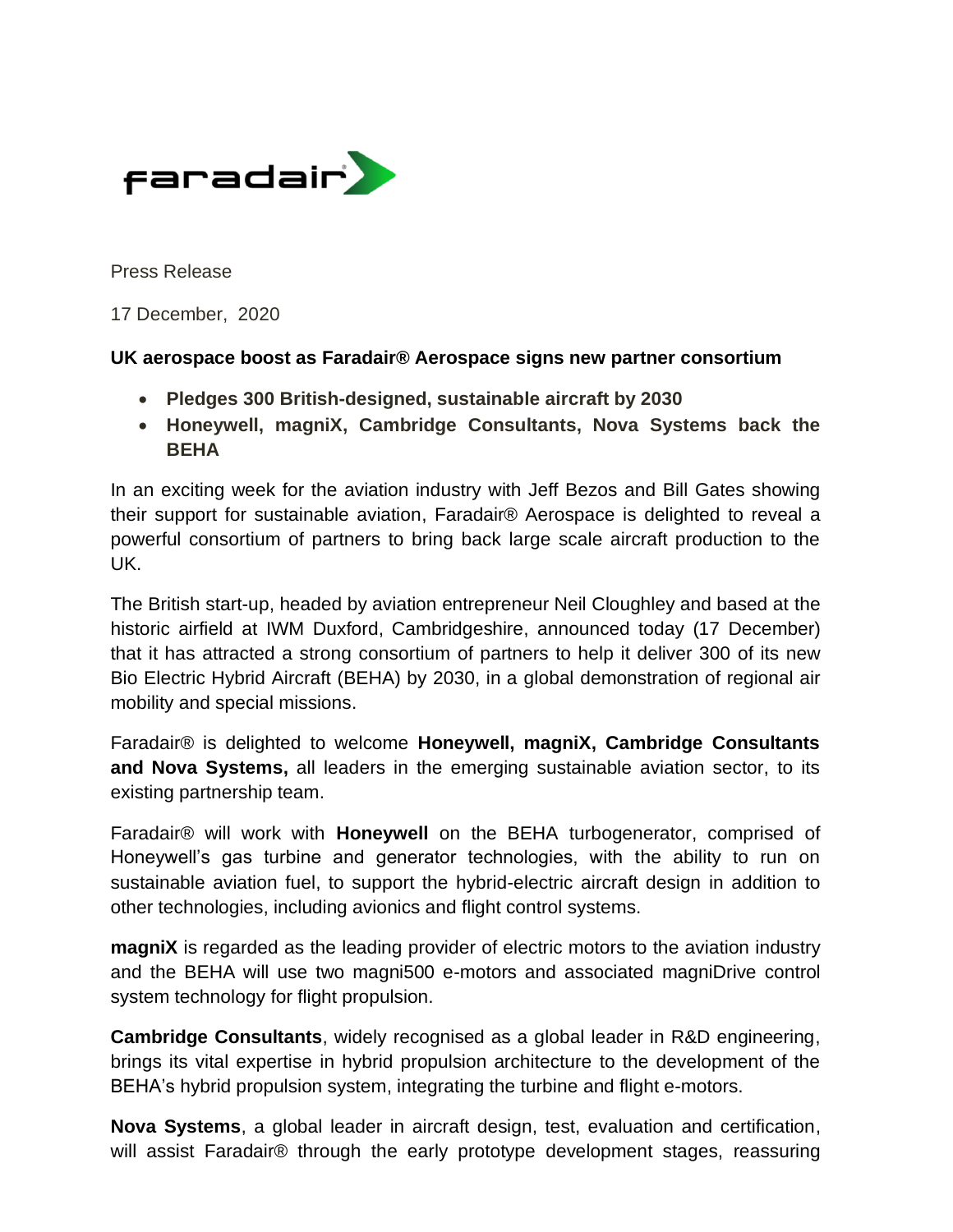certification authorities that the aircraft is being developed and built to the standards of existing and future regulations for sustainable aviation technologies.

In line with UK Government ambitions for sustainable air transport, the British designed and built BEHA will emerge in hybrid electric/turbine configuration, but engineered for evolution into a fully electric 'net zero' commercial aircraft when power generation technology delivers the power density levels required for an 18-seat utility aircraft. The BEHA is specifically designed for low cost, quiet, environmentally friendly flight, qualities that enable it to deliver Air Mobility as a Service (AMaaS) to all.

The ambition is to deliver an initial portfolio of 300 Faradair®-owned BEHAs between 2026-2030, in the largest proof of concept air mobility programme ever created. Of these, 150 aircraft will be built in firefighting configuration, 75 as quick change (QC, passenger to cargo) aircraft, deployed at general aviation airfields globally, and 50 as pure freighters. The final 25 aircraft will be demonstrated in non-civilian government roles, including logistics, border and fisheries patrol, and drug interdiction.

Commenting on these significant partnerships, Faradair Founder and Managing Director Neil Cloughley stated: "*The year 2020 has been an extremely tough year for aerospace and I am delighted to be able to share this positive news today, not only for the UK aerospace sector, but the sustainable aerospace sector globally*.

"W*e are honoured to announce our collaboration with these leading organisations. Their input will enable us to deliver the BEHA prototype by 2024 and subsequent Part 23 certification for operational trials from 2026. Gaining such support validates our business model and capability of the BEHA."*

Stéphane Fymat, vice president and general manager for UAS/UAM at **Honeywell**  said: "*We are proud be part of this development program that works toward new methods of transportation that are quieter, cleaner and more efficient. Our work with Faradair demonstrates our ongoing commitment to supporting the future of flight*."

**magniX** CEO Roei Ganzarski, commented: "*The BEHA is an exciting development programme in the electric aviation revolution and one that magniX is delighted to be a part of. It embodies the next step in sustainable regional air transport."*

Gary Kemp, Programme Director at **Cambridge Consultants** said: "*Cambridge Consultants is proud to be working with Faradair*® *on development of the BEHA, an aircraft that will minimise the environmental impact of aviation emissions and noise while achieving exceptional range, endurance and payload capacity."*

Tim Butler, Fixed Wing Programme Manager and test pilot at **Nova Systems**, stated: "*We are delighted to team with Faradair*® *on this exciting, innovative British project. Nova looks forward to providing its significant experience in flight testing to help solve the complex problems of making a cutting-edge concept into an everyday reality.*